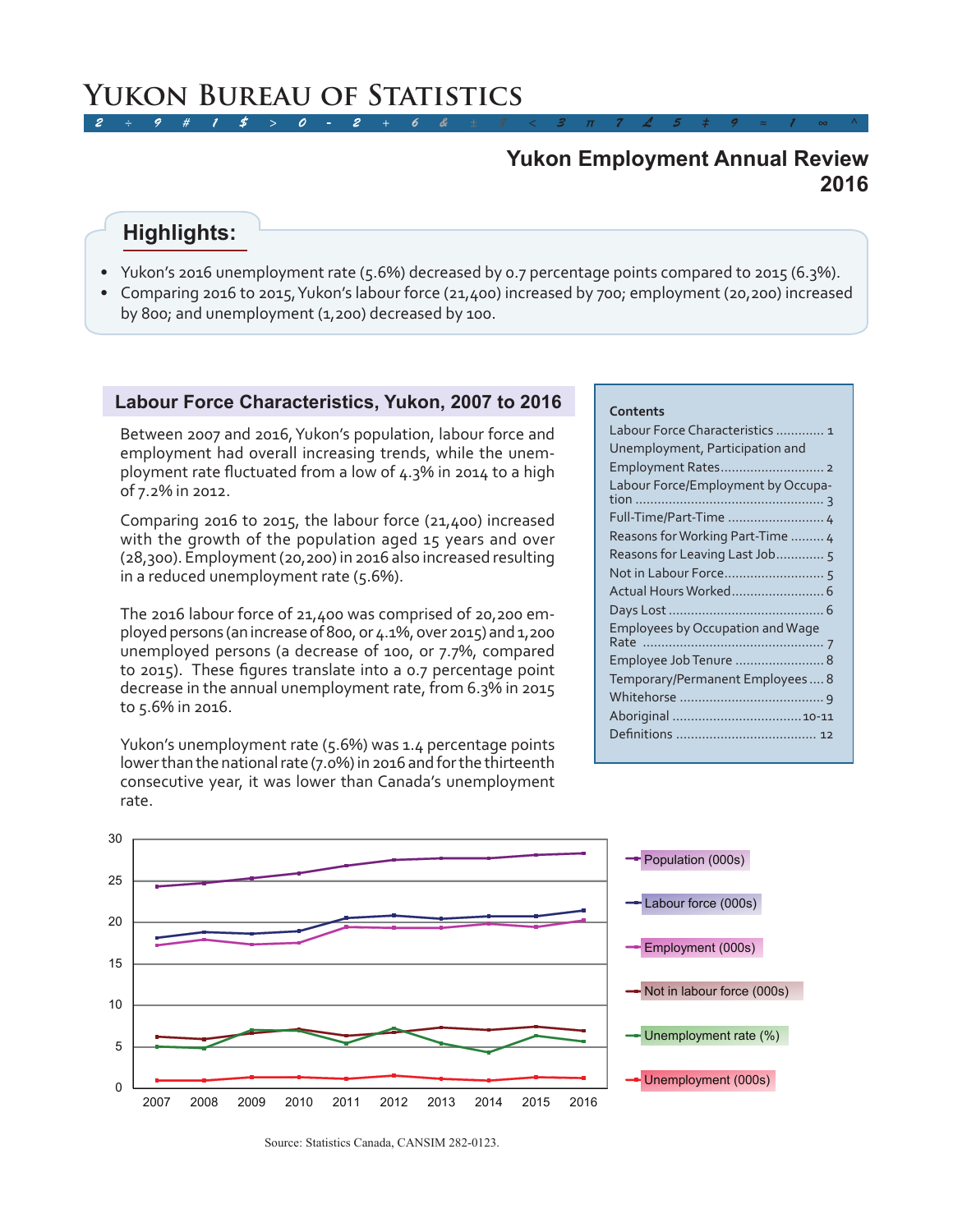

**Unemployment Rate, Canada, Provinces and Territories, 2016**

Yukon's 2016 unemployment rate of 5.6% was the lowest in Canada, and 2016 marked the thirteenth consecutive year of Yukon's unemployment rate being below the national rate. The average unemployment rate over the 10 year period (2007 to 2016), was 5.8% in Yukon and 7.1% in Canada.



In 2016, Yukon's participation rate (75.6%) was the highest in Canada. Yukon's average participation rate over the past ten years (2007 to 2016) was 74.7%, higher than all other provinces and territories with the exception of the Northwest Territories (75.3%). Canada's average participation rate over the same time period was 66.6%.



**Employment Rate, Canada, Provinces and Territories, 2016**

the past ten years (2007 to 2016) was 70.4%, higher than all other provinces and territories. Canada's average employment rate over the same time period was 61.9%.

Source: Statistics Canada, CANSIM 282-0123.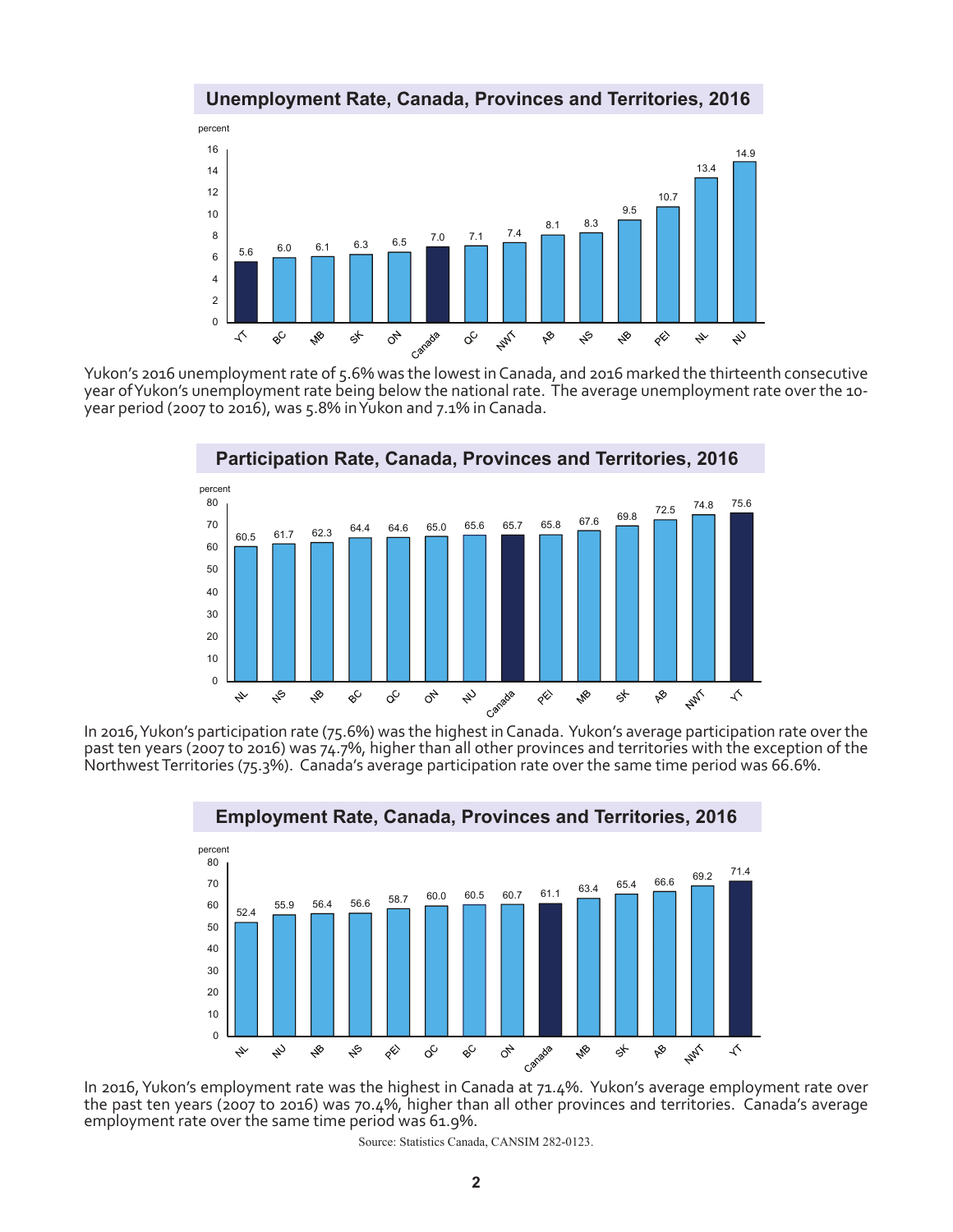# **Labour Force and Employment by Occupation (NOC 2011), Yukon, 2016**

*Note: Occupation refers to the kind of work persons 15 years of age and over were doing during the reference week, as determined by the kind of work reported*  and the description of the most important duties of the job. If the individual did not have a job during the reference week, the data relate to the previous job, if *that job was held in the past year.* **% %** 

|                                                                                                |                         | ‰<br>change   |                     | %<br>change |
|------------------------------------------------------------------------------------------------|-------------------------|---------------|---------------------|-------------|
|                                                                                                | Labour Force '15 to '16 |               | Employed '15 to '16 |             |
| <b>Total, All Occupations</b>                                                                  | 21,400                  | 3.4%          | 20,200              | 4.1%        |
| Management occupations                                                                         | 2,500                   | 13.6%         | 2,400               | 9.1%        |
| Senior management occupations                                                                  | 200                     | $\ldots$      | 200                 |             |
| Specialized middle management occupations                                                      | 1,000                   | 11.1%         | 900                 | 0.0%        |
| Middle management occupations in retail and wholesale trade and customer services              | 900                     | 28.6%         | 800                 | 14.3%       |
| Middle management occupations in trades, transportation, production and utilities              | 500                     | 0.0%          | 400                 | $-20.0%$    |
| Business, finance and administration occupations                                               | 3,400                   | $-2.9%$       | 3,400               | 3.0%        |
| Professional occupations in business and finance                                               | 800                     | $-11.1%$      | 800                 | $-11.1%$    |
| Administrative and financial supervisors and administrative occupations                        | 1,000                   | 11.1%         | 1,000               | 25.0%       |
| Finance, insurance and related business administrative occupations                             | 200                     | $-33.3%$      | 200                 | $-33.3%$    |
| Office support occupations                                                                     | 1,100                   | $-8.3%$       | 1,100               | $-8.3%$     |
| Distribution, tracking and scheduling co-ordination occupations                                | 200                     | 0.0%          | 200                 | 0.0%        |
| Natural and applied sciences and related occupations                                           | 1,300                   | $-7.1%$       | 1,300               | $-7.1%$     |
| Professional occupations in natural and applied sciences                                       | 600                     | $-14.3%$      | 600                 | $-14.3%$    |
| Technical occupations related to natural and applied sciences                                  | 700                     | 0.0%          | 700                 | 0.0%        |
| <b>Health occupations</b>                                                                      | 1,300                   | $-7.1%$       | 1,300               | $-7.1%$     |
| Professional occupations in nursing                                                            | 400                     | 0.0%          | 400                 | 0.0%        |
| Professional occupations in health (except nursing)                                            | 200                     | $-50.0%$      | 200                 | $-50.0%$    |
| Technical occupations in health                                                                | 400                     | 0.0%          | 400                 | 0.0%        |
| Assisting occupations in support of health services                                            | 300                     | 50.0%         | 300                 | 50.0%       |
| Occupations in education, law and social, community and government services                    | 3,800                   | 5.6%          | 3,700               | 5.7%        |
| Professional occupations in education services                                                 | 1,000                   | 66.7%         | 1,000               | 66.7%       |
| Professional occupations in law and social, community and government services                  | 1,400                   | 0.0%          | 1,400               | 0.0%        |
| Paraprofessional occupations in legal, social, community and education services                | 800                     | $-11.1%$      | 700                 | $-12.5%$    |
| Occupations in front-line public protection services                                           | x                       |               | x                   |             |
| Care providers and educational, legal and public protection support occupations                | 400                     | $-20.0%$      | 400                 | $-20.0%$    |
| Arts, culture, sports and leisure                                                              | 600                     | 0.0%          | 600                 | 0.0%        |
| Professional occupations in art and culture                                                    | 200                     | 0.0%          | 200                 | 0.0%        |
| Technical occupations in art, culture, recreation and sport                                    | 400                     | 0.0%          | 400                 | 0.0%        |
| Sales and service occupations                                                                  | 4,400                   | 4.8%          | 4,100               | 2.5%        |
| Retail sales supervisors and specialized sales occupations                                     | 400                     | 0.0%          | 400                 | 0.0%        |
| Service supervisors and specialized service occupations                                        | 1,100                   | 22.2%         | 1,000               | 25.0%       |
| Sales representatives and salespersons - wholesale and retail trade                            | 300                     | 0.0%          | 300                 | 0.0%        |
| Service representatives and other customer and personal services occupations                   | 700                     | $-22.2%$      | 600                 | $-25.0%$    |
| Sales support occupations                                                                      | 700                     | 40.0%         | 700                 | 40.0%       |
| Service support and other service occupations, n.e.c.                                          | 1,100                   | 0.0%          | 1,100               | 0.0%        |
| Trades, transport and equipment operators and related occupations                              | 3,200                   | 10.3%         | 2,900               | 11.5%       |
| Industrial, electrical and construction trades                                                 | 1,200                   | 20.0%         | 1,100               | 22.2%       |
| Maintenance and equipment operation trades                                                     | 700                     | 16.7%         | 700                 | 16.7%       |
| Other installers, repairers and servicers and material handlers                                | 200                     | 0.0%          | 200                 | 0.0%        |
| Transport and heavy equipment operation and related maintenance occupations                    | 900                     | 12.5%         | 800                 | 0.0%        |
| Trades helpers, construction labourers and related occupations                                 | 300                     | 0.0%          | 200                 | 0.0%        |
| Natural resources, agriculture and related production occupations                              | 400                     | $-20.0%$      | 300                 | $-25.0%$    |
| Supervisors and technical occupations in natural resources, agriculture and related production | 200                     | $-33.3%$      | 200                 | $0.0\%$     |
| Workers in natural resources, agriculture and related production                               | х                       | $\sim$ $\sim$ | x                   | $\cdots$    |
| Harvesting, landscaping and natural resources labourers                                        | х                       | $\ldots$      | x                   | .           |
| Occupations in manufacturing and utilities                                                     | 200                     | $\ldots$      | 200                 | .           |
| Processing, manufacturing and utilities supervisors and central control operators              | x                       | $\cdots$      | x                   | $\cdots$    |
| Processing and manufacturing machine operators and related production workers                  | x                       | $\ldots$      | x                   | .           |
| Assemblers in manufacturing                                                                    | х                       | $\sim$ .      | x                   | $\cdots$    |
| Labourers in processing, manufacturing and utilities                                           | х                       | $\cdots$      | х                   | $\cdots$    |
| Unclassified <sup>1</sup>                                                                      | 400                     | $0.0\%$       | X                   | $\ldots$    |

 $1 =$  Those unemployed persons who have never worked before, and those persons who last worked more than 1 year ago make up the "unclassified" category in this table.

 $x = data$  suppressed.

... not applicable or not appropriate

Source: Statistics Canada, Custom data table.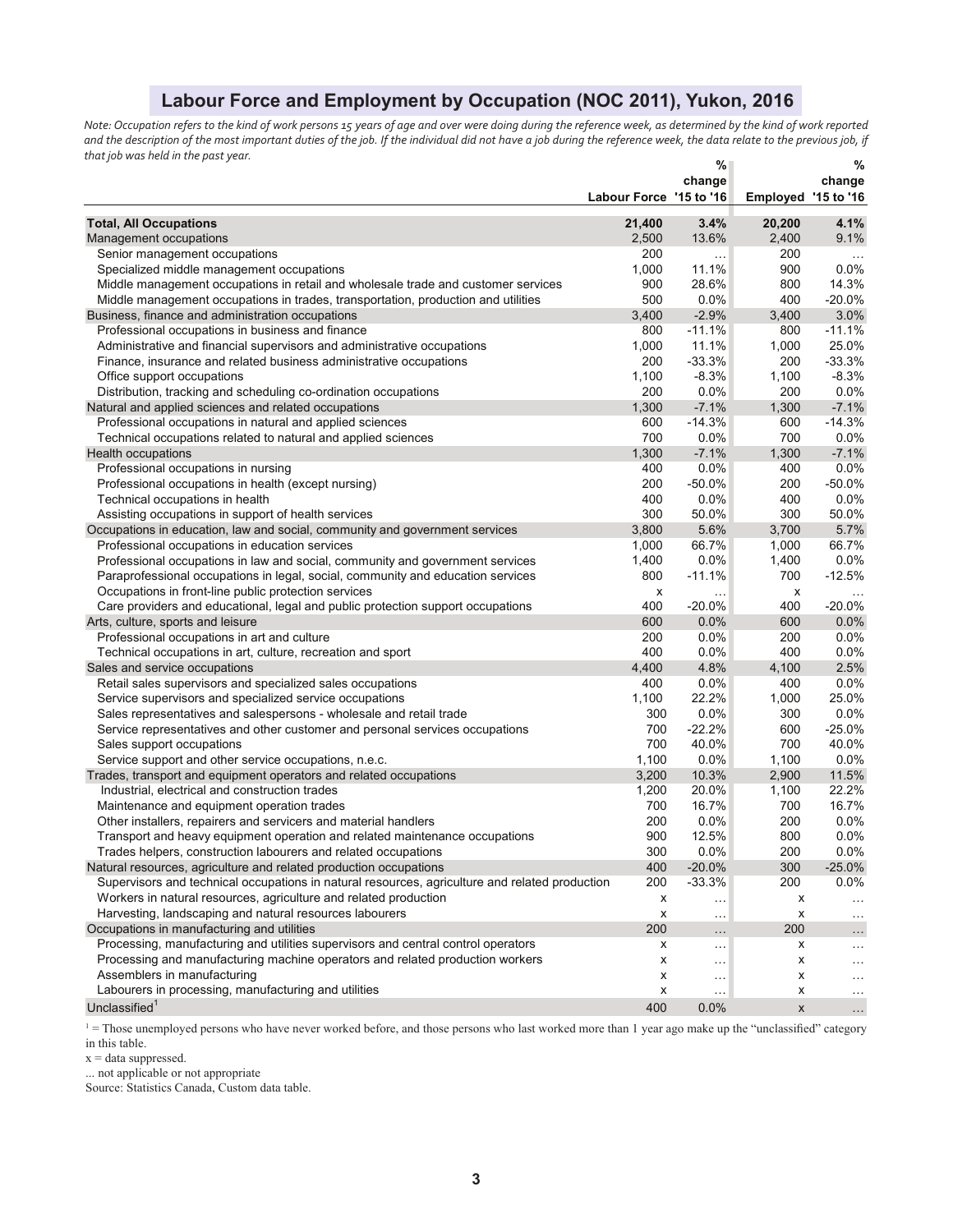

**Type of Employment, Yukon, 2007 to 2016**

In 2016, there were 17,100 (84.7%) full-time workers and 3,100 (15.3%) part-time workers in Yukon. In Canada, the proportion of part-time workers in 2016 was 19.2%. Over the past ten years (2007 to 2016), the proportion of part-time workers in Yukon averaged at 14.0%, while in Canada, the proportion averaged at 19.0%.

Yukon had the third lowest proportion (15.3%) of part-time workers in Canada in 2016, behind the Northwest Territories (12.0%) and Nunavut (12.6%). The highest proportion of part-time workers was in British Columbia (21.7%).



**Reasons for Working Part-Time, Yukon, 2016**

Of Yukon's 3,100 part-time workers in 2016, 38.7% stated personal preference as reason for working part-time; 22.6% were going to school; 9.7% were caring for children; 9.7% cited business conditions (they did not look for full-time work in the month prior to the survey month); and 19.4% indicated other reasons\* for working part-time.

*\*Other reasons may include: own illness, other personal or family responsibilities, other voluntary, could not find full-time (whether they looked or did not look for full-time in the month prior to the survey month) and/or business conditions (looked for full-time in the month prior to the survey month).*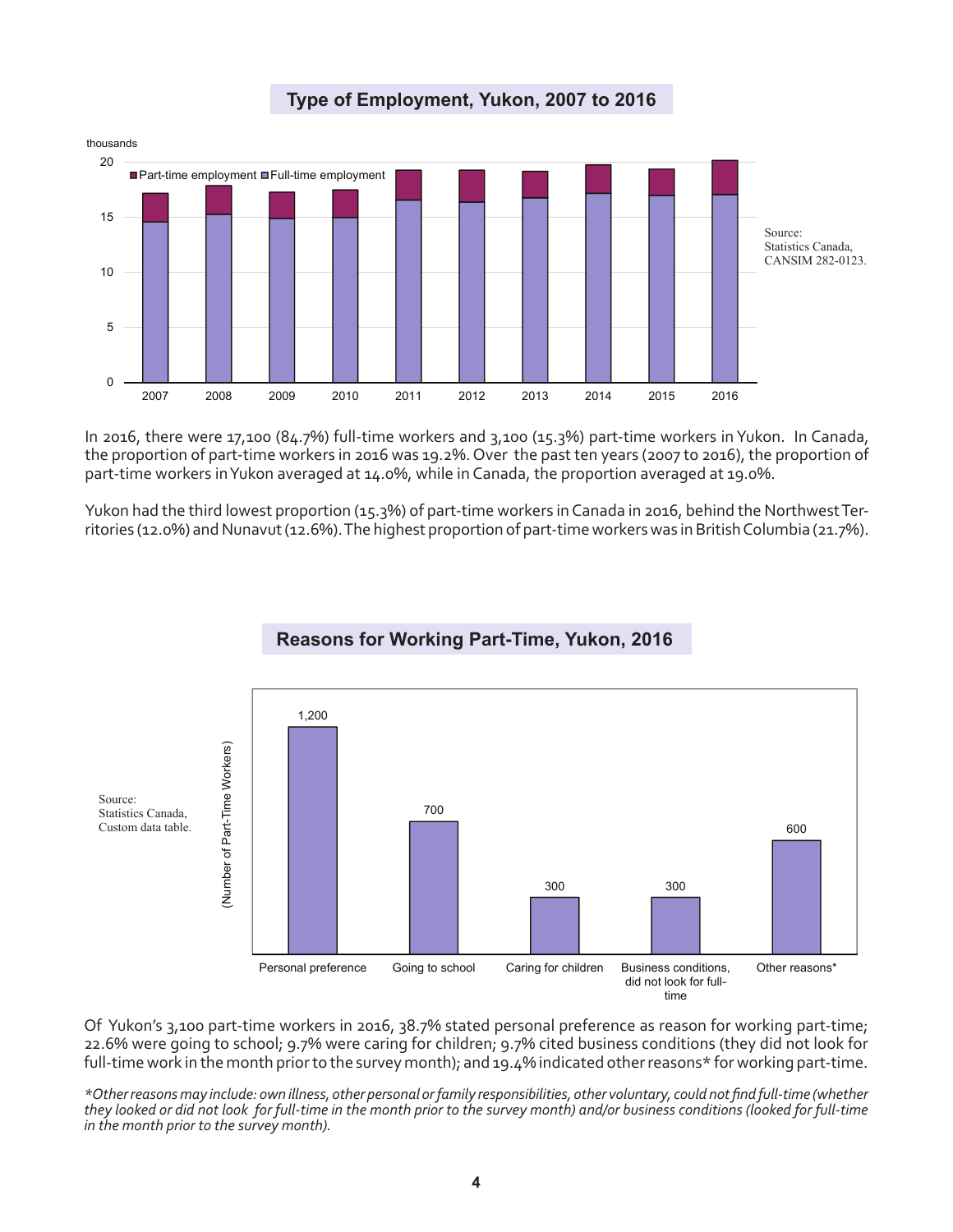

Of the 8,100 persons without a job in 2016 (aged 15 years and above, unemployed or not in labour force), 5,300 had not worked in the last year or had never worked (4,800 and 500, respectively). Of the 2,800 who *had worked* in the previous 12 months, 1,100 lost their job by permanent layoff, 700 left their job to attend school, 400 retired, 200 were dissatisfied, 200 had personal of family reasons, and the remaining 200 left for other reasons including own illness or disability; temporary layoff, etc.



In 2016, of the 6,900 persons who were not in the labour force, 6,400 did not want work or were not available, and 500 did want work. The reason for not looking for work was asked to those who wanted work but did not search for a job. Some of those reasons included illness, personal/family reasons, attending school, awaiting recall/reply, discouragement (believed no suitable work was available), etc.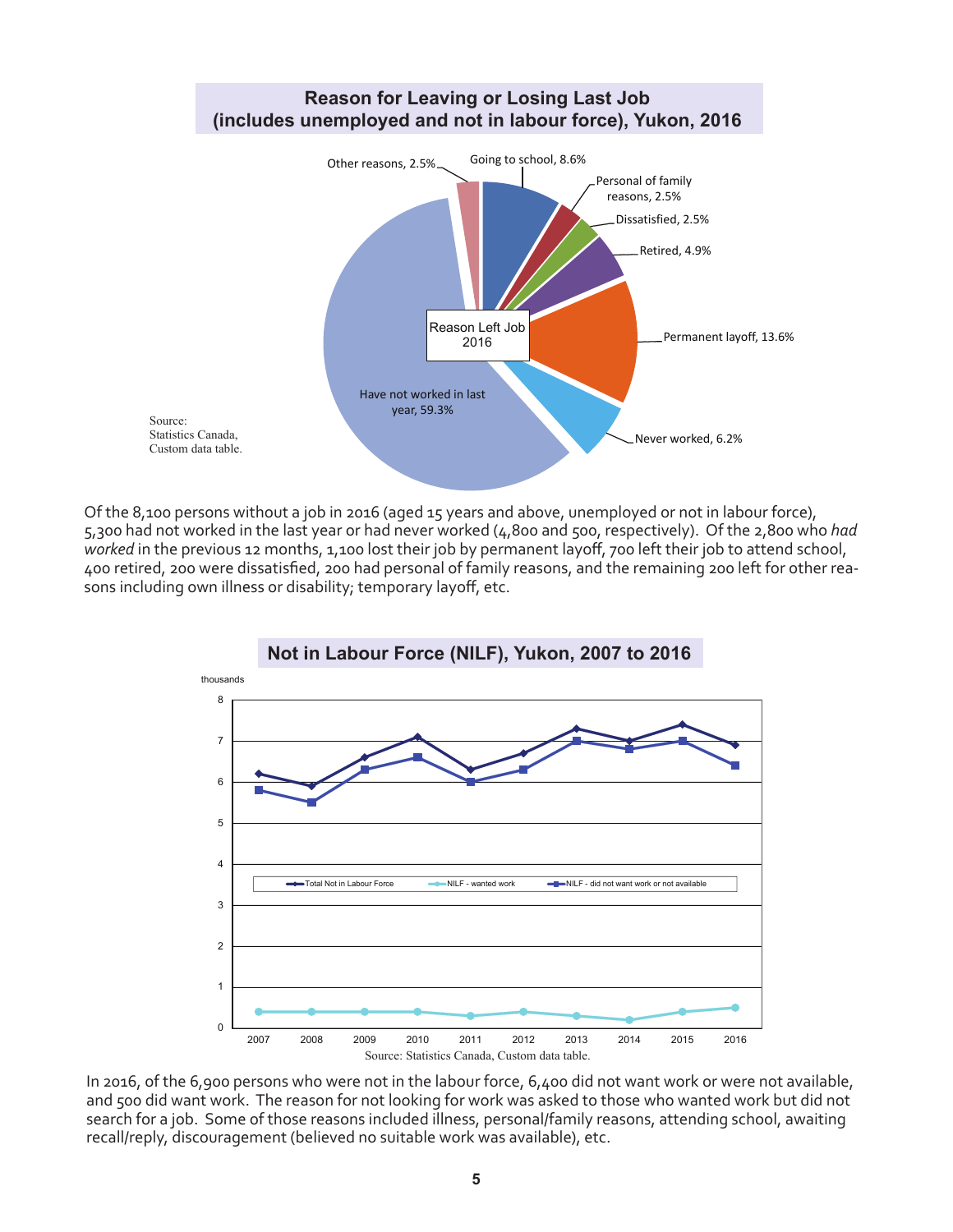

**Average Actual Hours Worked, Canada and Yukon, 2007 to 2016**

*Note: Average actual hours worked (including paid and unpaid hours) is calculated by dividing the total actual hours worked at main job, by the total number of persons who were at work during the reference week.*

Source: Statistics Canada, CANSIM 282-0146 and Custom data table.

In Yukon, the average actual hours worked was 35.7 hours per week in 2016. *Supervisors and technical occupations in natural resources, agriculture and related production* reported the highest average hours worked, at 69.0 hours per week followed by *Maintenance and equipment operation trades* (42.5 hours) and *Trades helpers, construction labourers and related occupations* (42.2 hours). *Technical occupations in art, culture, recreation and sport* reported the lowest average hours worked at 23.3 hours per week, preceded by *Sales support occupations* at 26.3 hours.

Canada's average actual hours worked in 2016 was 35.5 hours per week. *Supervisors and technical occupations in natural resources, agriculture and related production* reported the highest average hours worked, at 46.9 hours per week, while *Sales support occupations* reported the lowest average hours worked, at 24.9 hours per week.



Over the past ten years, Yukon lost 11.8 work days on average per worker per year. In 2016, an average of 13.0 days were lost per worker: 7.8 days due to own illness or disability and 5.2 days due to other personal reasons (which include family responsibilities and maternity leave).

In 2016, the average number of days lost was 10.4 days for men (8.5 days due to own illness or disability; and the number of days for other personal reasons was suppressed) and 16.1 days for women (7.1 days due to own illness or disability and 8.9 days for other personal reasons).

The average number of days lost by age group included: 8.3 days in the 15-24 year age group; 14.5 days in the 25-54 year age group; and 10.0 days for 55 years of age and over.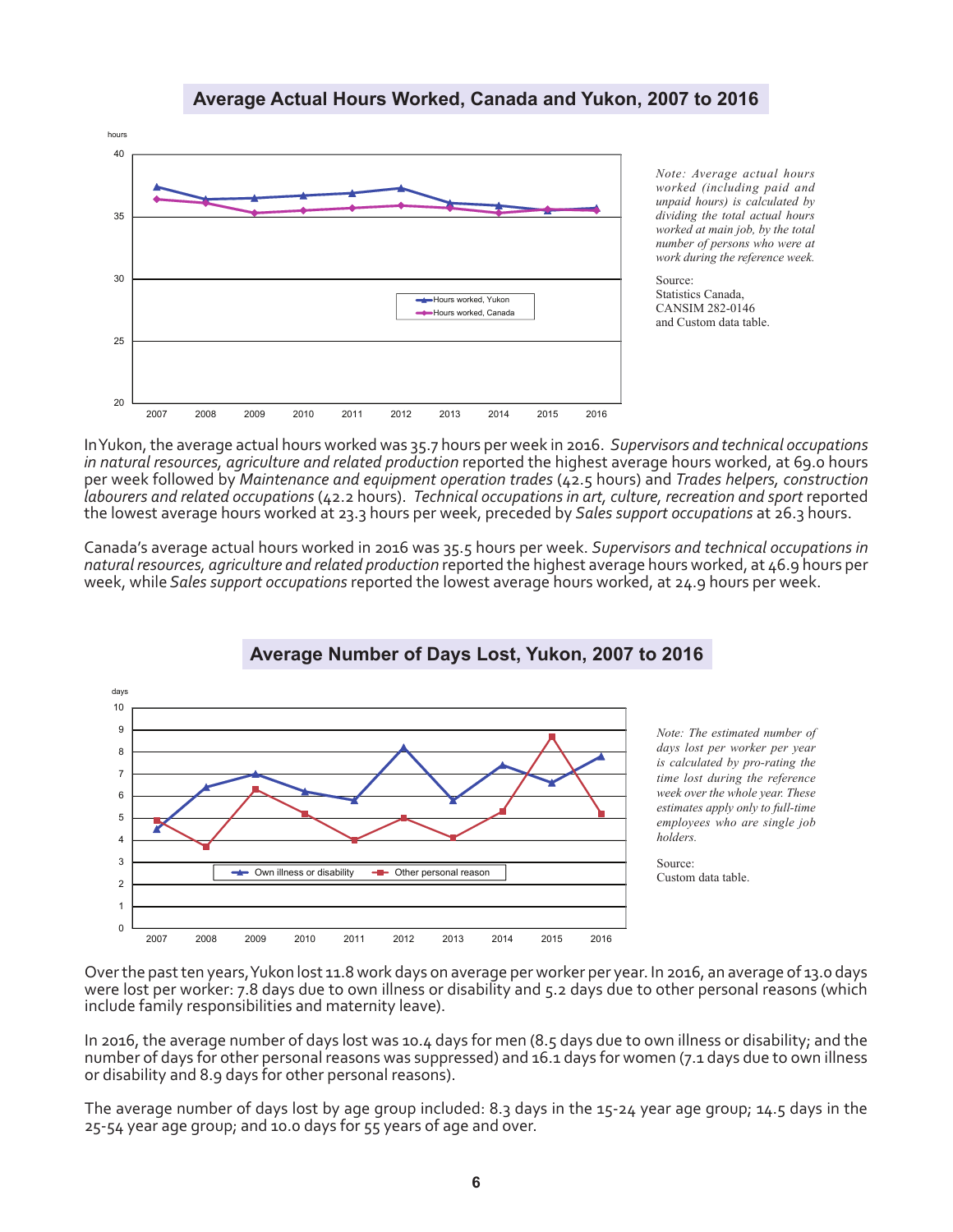## **Number of Employees and Average Hourly Wage Rate by Occupation (NOC 2011), Yukon, 2016**

|                                                                                                | <b>Number</b><br>οf  | %<br>change          | Avg<br>hourly<br>wage | %<br>change          |
|------------------------------------------------------------------------------------------------|----------------------|----------------------|-----------------------|----------------------|
| Main Job (Full-Time and Part-time Employees)                                                   | Employees '15 to '16 |                      |                       | rate (\$) '15 to '16 |
| <b>Total, All Occupations</b>                                                                  | 17,200               | 3.6%                 | 29.91                 | 1.3%                 |
| Management occupations                                                                         | 1,500                | 15.4%                | 39.38                 | $-3.7%$              |
| Senior management occupations                                                                  | 200                  | .                    | х                     | $\sim$ .             |
| Specialized middle management occupations                                                      | 900                  | 0.0%                 | 39.89                 | $-5.4%$              |
| Middle management occupations in retail and wholesale trade and customer services              | 200                  | $0.0\%$              | x                     | $\cdots$             |
| Middle management occupations in trades, transportation, production and utilities              | 200                  |                      | х                     | $\ddotsc$            |
| Business, finance and administration occupations                                               | 3,000                | $-3.2%$              | 29.74                 | 1.4%                 |
| Professional occupations in business and finance                                               | 500                  | $-28.6%$             | 37.65                 | $-2.1%$              |
| Administrative and financial supervisors and administrative occupations                        | 1,000                | 25.0%                | 30.38                 | 6.6%                 |
| Finance, insurance and related business administrative occupations                             | 200                  | 0.0%                 | х                     |                      |
| Office support occupations                                                                     | 1,100                | $-8.3%$              | 26.36                 | 1.9%                 |
| Distribution, tracking and scheduling co-ordination occupations                                | 200                  | $0.0\%$              | х                     | $\ddotsc$            |
| Natural and applied sciences and related occupations                                           | 1,100                | $-15.4%$             | 37.23                 | $-2.9%$              |
| Professional occupations in natural and applied sciences                                       | 400                  | $-33.3%$             | 40.66                 | $-6.1%$              |
| Technical occupations related to natural and applied sciences                                  | 700                  | 0.0%                 | 34.90                 | 1.8%                 |
| Health occupations                                                                             | 1,100                | 0.0%                 | 35.69                 | $-1.1%$              |
| Professional occupations in nursing                                                            | 400                  | $0.0\%$              | x                     | $\sim$ $\sim$        |
| Professional occupations in health (except nursing)                                            | х                    | $\cdots$             | х                     | $\sim$ .             |
| Technical occupations in health                                                                | 300                  | 0.0%                 | х                     | $\ddotsc$            |
| Assisting occupations in support of health services                                            | 300                  | 50.0%                | x                     | $\ldots$             |
| Occupations in education, law and social, community and government services                    | 3,500                | 12.9%                | 36.49                 | 10.1%                |
| Professional occupations in education services                                                 | 1,000                | 66.7%                | 41.18                 | 4.3%                 |
| Professional occupations in law and social, community and government services                  | 1,200                | 9.1%                 | 40.63                 | 7.3%                 |
| Paraprofessional occupations in legal, social, community and education services                | 700                  | $0.0\%$              | 27.62                 | 3.1%                 |
| Occupations in front-line public protection services                                           | х                    | $\ldots$             | X                     | $\ddotsc$            |
| Care providers and educational, legal and public protection support occupations                | 400                  | $-20.0\%$            | 26.24                 | 4.9%                 |
| Arts, culture, sports and leisure                                                              | 400                  | $-20.0%$             | 25.79                 | $-8.6%$              |
| Professional occupations in art and culture                                                    | 200                  | 0.0%                 | x                     | $\sim$ $\sim$        |
| Technical occupations in art, culture, recreation and sport                                    | 300                  | 0.0%                 | x                     | $\cdots$             |
| Sales and service occupations                                                                  | 3,900                | 2.6%                 | 18.60                 | $-2.1%$              |
| Retail sales supervisors and specialized sales occupations                                     | 300                  | $-25.0%$             | x                     |                      |
| Service supervisors and specialized service occupations                                        | 1,000                | 42.9%                | 19.63                 | $-2.4%$              |
| Sales representatives and salespersons - wholesale and retail trade                            | 300                  | 0.0%                 | х                     | $\cdots$             |
| Service representatives and other customer and personal services occupations                   | 600                  | $-25.0%$             | 17.81                 | $-11.3%$             |
| Sales support occupations                                                                      | 700                  | 40.0%                | 13.60                 | $-2.6%$              |
| Service support and other service occupations, n.e.c.                                          | 1,000                | 0.0%                 | 19.19                 | 6.2%                 |
| Trades, transport and equipment operators and related occupations                              | 2,400                | 14.3%                | 28.6                  | 3.1%                 |
| Industrial, electrical and construction trades                                                 | 700                  | 16.7%                | 31.29                 | 2.6%                 |
| Maintenance and equipment operation trades                                                     | 600                  | 50.0%                | 30.96                 | $-0.4%$              |
| Other installers, repairers and servicers and material handlers                                | 200                  | $\cdots$             | х                     |                      |
| Transport and heavy equipment operation and related maintenance occupations                    | 700                  | 0.0%                 | 25.62                 | 1.1%                 |
| Trades helpers, construction labourers and related occupations                                 | 200                  | 0.0%                 | х                     | $\ldots$             |
| Natural resources, agriculture and related production occupations                              | 200                  | $-33.3%$             | x                     | $\cdots$             |
| Supervisors and technical occupations in natural resources, agriculture and related production | х                    | .                    | x                     | .                    |
| Workers in natural resources, agriculture and related production                               | x                    | $\sim$ $\sim$        | х                     | $\cdots$             |
| Harvesting, landscaping and natural resources labourers                                        | х                    | $\sim$ $\sim$ $\sim$ | х                     | $\sim$ $\sim$ $\sim$ |
| Occupations in manufacturing and utilities                                                     | 200                  | $\ddotsc$            | X                     | $\ddotsc$            |
| Processing, manufacturing and utilities supervisors and central control operators              | x                    | $\ddotsc$            | х                     | $\cdots$             |
| Processing and manufacturing machine operators and related production workers                  | x                    | $\sim$ $\sim$        | x                     | $\ldots$             |
| Assemblers in manufacturing                                                                    | x                    | $\cdots$             | x                     | $\sim$ $\sim$ $\sim$ |
| Labourers in processing, manufacturing and utilities                                           | x                    | $\cdots$             | x                     | $\sim$ .             |

 $x = data$  suppressed.

... = not applicable.

Source: Statistics Canada, Custom data table.

*Note: the above table displays 'number of employees' as opposed to previous pages which displays 'number of employed persons' (includes self-employed).*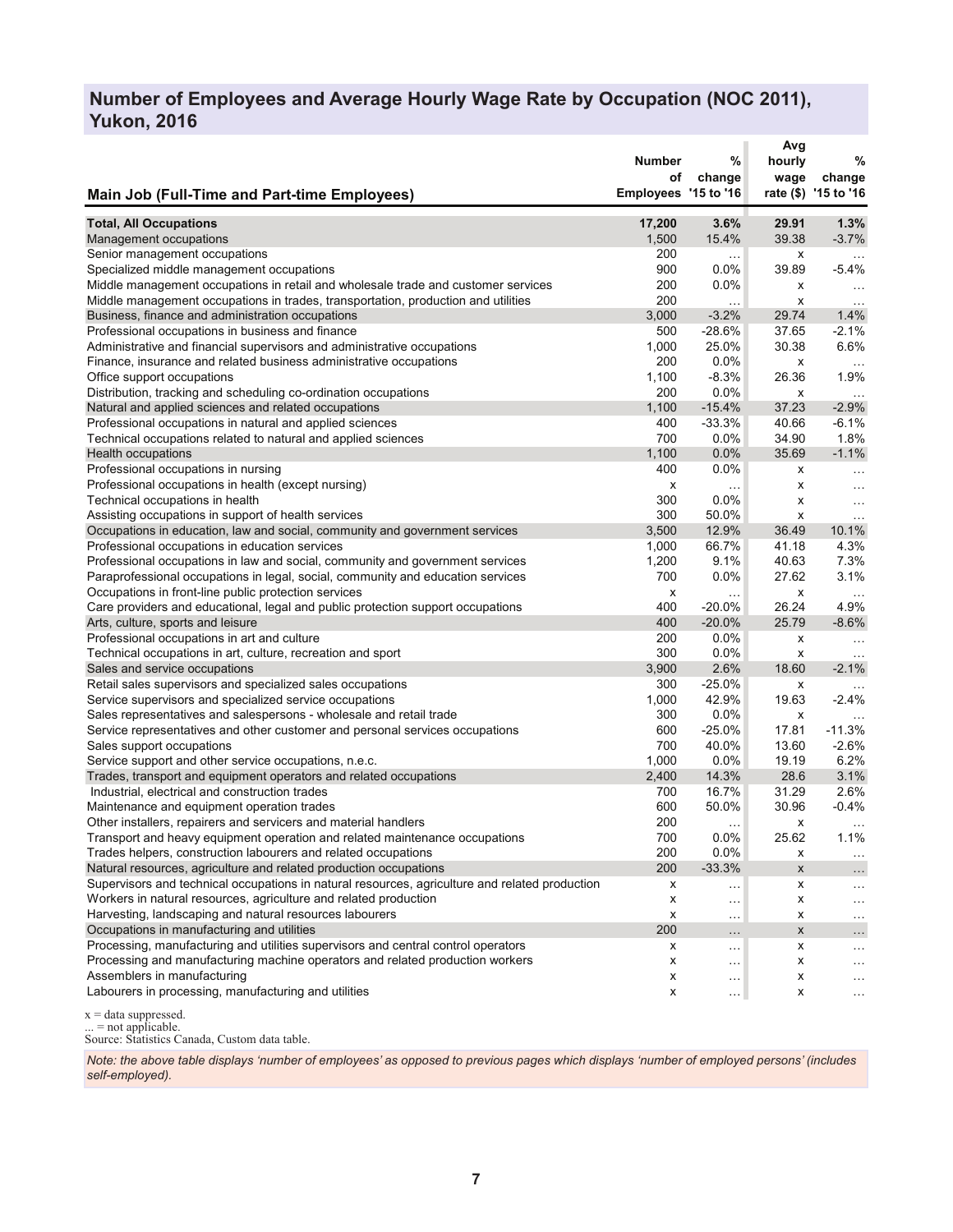## **Average Job Tenure in Months, Canada and Yukon, 2007 to 2016**

*Note: Job tenure measures the number of consecutive months or years a person has worked for the current (or most recent) employer. The employee may have worked in one or more occupations or in one or more locations or businesses and still be considered to have continuous tenure if the employer has not changed. But if a person has worked for the same employer over different periods of time, job tenure measures the most recent period of uninterrupted work. A temporary layoff does not constitute an interruption.*

Yukon's average job tenure measured in 2016 was 93.3 months (about 7.8 years), 2.2% higher than that measured in 2015. Canada's average job tenure in 2016 was 103.0 months (about 8.6 years), 0.6% lower than the average tenure measured in 2015. Months





at 206.3 months, or about 17.2 years, followed by *Technical occupations related to natural and applied sciences* (158.3 months or about 13.2 years) and *Retail sales supervisors and specialized sales occupations* (153.0 months or about 12.8 years). *Trades helpers, construction labourers and related occupations* had the shortest job tenure at 23.0 months (about 1.9 years) followed by *Sales representatives and salespersons - wholesale and retail trade* (24.0 months or 2.0 years), and *Sales support occupations* (29.6 months or about 3.5 years).

Overall, Yukon males reported higher job tenure measured in 2016 (99.5 months or about 8.3 years) than females (87.0 months or about 7.3 years).



## **Temporary and Permanent Employees, by Sex, by Age Group Yukon, 2007 to 2016**

In 2016, of the 17,200 employees in Yukon, 13,900 (80.8%) were permanent and 3,300 (19.2%) were temporary. Nationally, 86.7% of employees were permanent in 2016 and 13.3% were temporary.

Of the 13,900 Yukon permanent employees, 6,700 (48.2%) were male and 7,200 (51.8%) were female. Of the 3,300 temporary employees, 1,600 (48.5%) were male and 1,700 (51.5%) were female*.* 

Source: Statistics Canada, CANSIM 282-0080 and Custom data table.



In 2016, of the 13,900 permanent Yukon employees, 1,400 (10.1%) were 15 to 24 years of age; 9,600 (69.1%) aged 25-54 years; and 2,900 (20.9%) were 55 years and over. Of the 3,300 temporary Yukon employees, 900 (27.3%) were 15 to 24 years of age; 1,900 (57.6%) aged 25-54 years; and 500 (15.2%) were 55 years and over.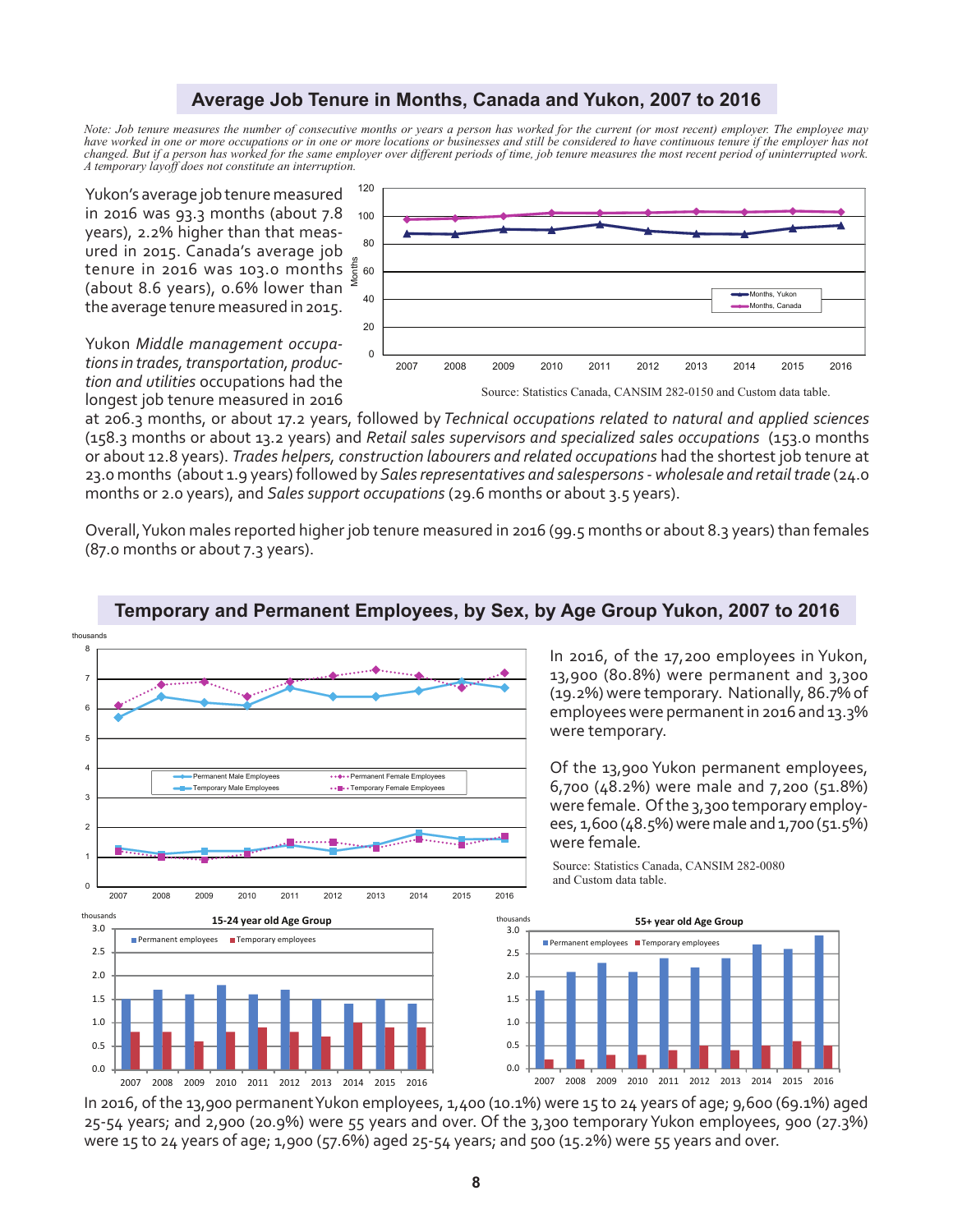|                        |                   | ------ Whitehorse ------ |           |           |              | ------ Rest of Yukon ------ |              |              |       |
|------------------------|-------------------|--------------------------|-----------|-----------|--------------|-----------------------------|--------------|--------------|-------|
|                        |                   | $15 +$                   | $15 - 24$ | $25 - 54$ | $55+$        | $15 +$                      | $15 - 24$    | $25 - 54$    | $55+$ |
| Population             | <b>Both Sexes</b> | 24,300                   | 3,900     | 13,000    | 7,300        | 4,000                       | 400          | 2,000        | 1,600 |
|                        | Males             | 12.300                   | 2.100     | 6.400     | 3,800        | 2.000                       | 200          | 900          | 800   |
|                        | Females           | 11.900                   | 1.800     | 6.600     | 3,500        | 2,100                       | 200          | 1,100        | 800   |
| <b>Labour force</b>    | <b>Both Sexes</b> | 18,600                   | 2,500     | 12.000    | 4,100        | 2,900                       | 200          | 1,800        | 900   |
|                        | Males             | 9.500                    | 1.300     | 6.000     | 2,200        | 1,400                       | x            | 900          | 400   |
|                        | Females           | 9.100                    | 1.200     | 6.000     | 1.900        | 1,500                       | X            | 900          | 400   |
| <b>Employment</b>      | <b>Both Sexes</b> | 17,500                   | 2,100     | 11.500    | 4,000        | 2,700                       | 200          | 1,700        | 800   |
|                        | Males             | 8,900                    | 1,100     | 5,800     | 2,100        | 1,300                       | X            | 800          | 400   |
|                        | Females           | 8.600                    | 1.000     | 5.700     | 1,900        | 1,400                       | X            | 900          | 400   |
| <b>Full-time</b>       | <b>Both Sexes</b> | 14,800                   | 1,200     | 10,400    | 3,100        | 2,400                       | 200          | 1,500        | 700   |
|                        | Males             | 7,800                    | 700       | 5,500     | 1,700        | 1,200                       | X            | 800          | 400   |
|                        | Females           | 6,900                    | 500       | 4,900     | 1,400        | 1,200                       | X            | 800          | 300   |
| <b>Part-time</b>       | <b>Both Sexes</b> | 2,800                    | 900       | 1,100     | 900          | 300                         | x            | X            | x     |
|                        | Males             | 1.100                    | 400       | 300       | 400          | x                           | x            | x            | x     |
|                        | Females           | 1,700                    | 500       | 800       | 500          | 300                         | x            | x            | X     |
| <b>Unemployment</b>    | <b>Both Sexes</b> | 1,000                    | 400       | 500       | X            | 200                         | x            | x            | x     |
|                        | Males             | 600                      | 200       | 300       | x            | x                           | x            | x            | x     |
|                        | Females           | 500                      | 200       | 200       | x            | x                           | X            | X            | x     |
| Not in labour force    | <b>Both Sexes</b> | 5.700                    | 1,400     | 1.000     | 3,200        | 1,200                       | 200          | 200          | 800   |
|                        | Males             | 2,800                    | 800       | 400       | 1,600        | 600                         | X            | x            | 400   |
|                        | Females           | 2.900                    | 700       | 600       | 1.600        | 600                         | X            | x            | 400   |
| Unemployment rate (%)  | <b>Both Sexes</b> | 5.4                      | 16.0      | 4.2       | $\mathbf{x}$ | 6,900                       | $\mathbf{x}$ | $\mathbf{x}$ | x     |
|                        | Males             | 6.3                      | 15.4      | 5.0       | X            | х                           | X            | X            | x     |
|                        | Females           | 5.5                      | 16.7      | 3.3       | x            | x                           | x            | x            | x     |
| Participation rate (%) | <b>Both Sexes</b> | 76.5                     | 64.1      | 92.3      | 56.2         | 72.5                        | 50.0         | 90.0         | 56.3  |
|                        | Males             | 77.2                     | 61.9      | 93.8      | 57.9         | 70.0                        | X            | 100.0        | 50.0  |
|                        | Females           | 76.5                     | 66.7      | 90.9      | 54.3         | 71.4                        | X            | 81.8         | 50.0  |
| Employment rate (%)    | <b>Both Sexes</b> | 72.0                     | 53.8      | 88.5      | 54.8         | 67.5                        | 50.0         | 85.0         | 50.0  |
|                        | Males             | 72.4                     | 52.4      | 90.6      | 55.3         | 65.0                        | x            | 88.9         | 50.0  |
|                        | Females           | 72.3                     | 55.6      | 86.4      | 54.3         | 66.7                        | X            | 81.8         | 50.0  |

## **Labour Force Characteristics, by Age Group, by Sex, Whitehorse, 2016**

 $\mathbf{x} = \text{data}$  suppressed

Source: Statistics Canada, Custom data table.

# **Selected Labour Force Characteristics, 15+ Years of Age, Whitehorse, 2007 to 2016**

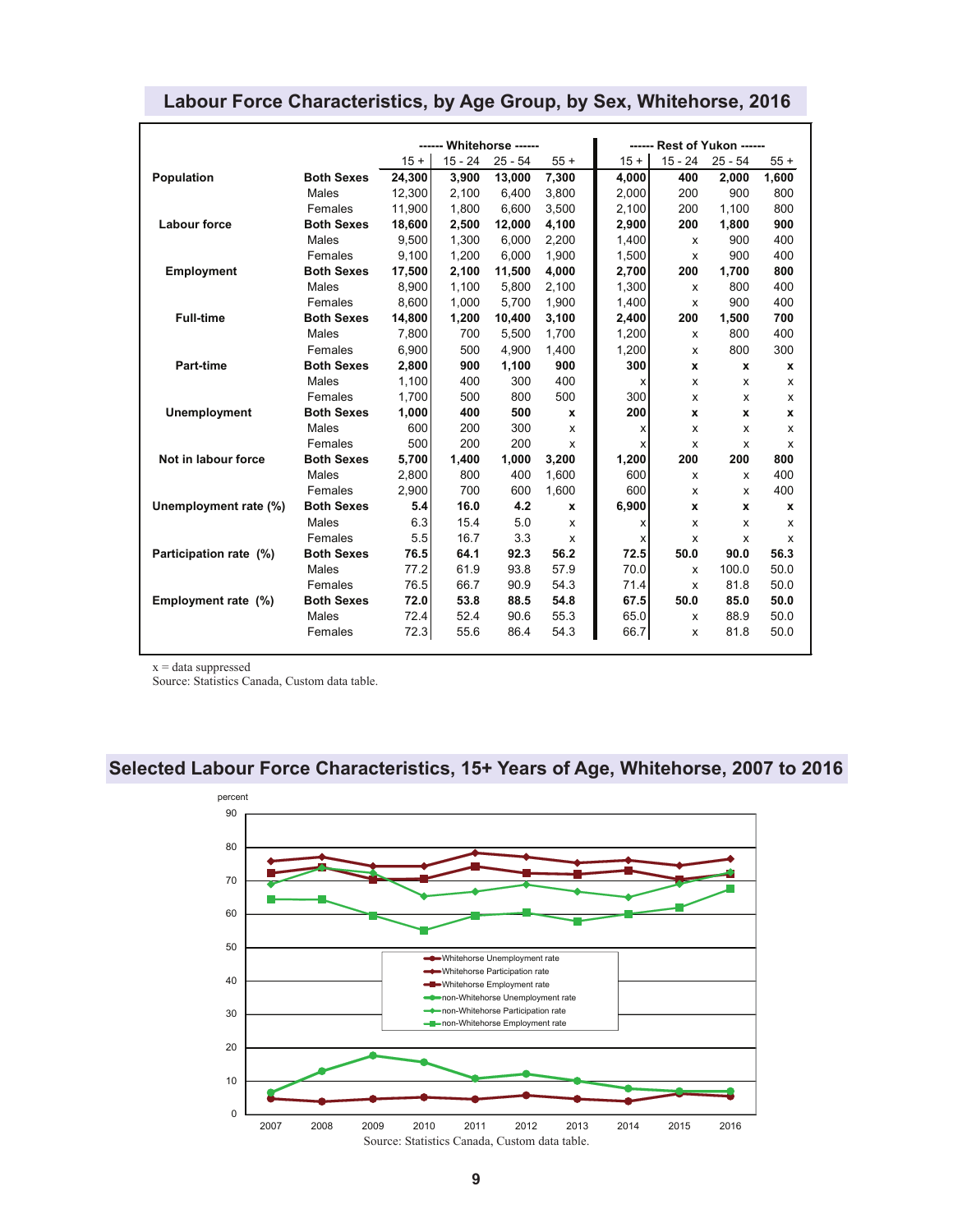## **Aboriginal Labour Force Characteristics, Yukon, 2015 to 2016**

*Note: Aboriginal is self-identified. It is a descriptor used by Statistics Canada which includes First Nation, Métis and Inuit.*

|                        | Total  |        |       | Aboriginal | Non-Aboriginal |        |
|------------------------|--------|--------|-------|------------|----------------|--------|
|                        | 2015   | 2016   | 2015  | 2016       | 2015           | 2016   |
|                        |        |        |       |            |                |        |
| Labour force           | 20.700 | 21.400 | 3.700 | 3.500      | 17.100         | 17.900 |
| Employment             | 19.400 | 20.200 | 3.300 | 3.100      | 16.100         | 17.100 |
| Full-time employment   | 17.000 | 17,100 | 2.800 | 2,700      | 14.200         | 14,500 |
| Part-time employment   | 2.400  | 3.100  | 500   | 400        | 1.900          | 2.700  |
| Unemployment           | 1.300  | 1,200  | 400   | 400        | 900            | 800    |
| Not in labour force    | 7.400  | 6.900  | 1.600 | 1.600      | 5.800          | 5.300  |
| Unemployment rate      | 6.3%   | 5.6%   | 10.8% | 11.4%      | 5.3%           | 4.5%   |
| Participation rate     | 73.7%  | 75.6%  | 69.8% | 68.6%      | 74.7%          | 77.2%  |
| <b>Employment rate</b> | 69.0%  | 71.4%  | 62.3% | 60.8%      | 70.3%          | 73.7%  |

Source: Statistics Canada, Custom data table.

- In 2016, the Labour Force Survey in Yukon estimated a decrease of 200 (-5.4%) in the Aboriginal labour force compared to 2015. The non-Aboriginal labour force increased by 800 (+4.7%).
- Comparing 2016 to 2015, the number of Aboriginals employed decreased by 200 (-6.1%) . The number of non-Aboriginals employed increased by 1,000 (+6.2%).
- Unemployment in the Aboriginal labour force remained the same in 2016 compared to 2015. Non-Aboriginal unemployment decreased by 100, or 11.1%.
- The Aboriginal unemployment rate increased by 0.6 percentage points between 2015 and 2016, from 10.8% to 11.4%. The non-Aboriginal unemployment rate decreased by 0.8 percentage points from 5.3% to 4.5%.
- In 2016, the participation rate of Aboriginal residents in Yukon decreased to 68.6% from 69.8% in 2015. The participation rate of non-Aboriginal residents increased from 74.7% in 2015 to 77.2% in 2016.
- The Aboriginal employment rate in 2016 was 60.8%, a decrease of 1.5 percentage points from the previous year. The employment rate for Yukon non-Aboriginals (73.7%) increased 3.4 percentage points from 2015.



**Aboriginal Labour Force Characteristics, Yukon, 2007 to 2016**

Source: Statistics Canada, Custom data table.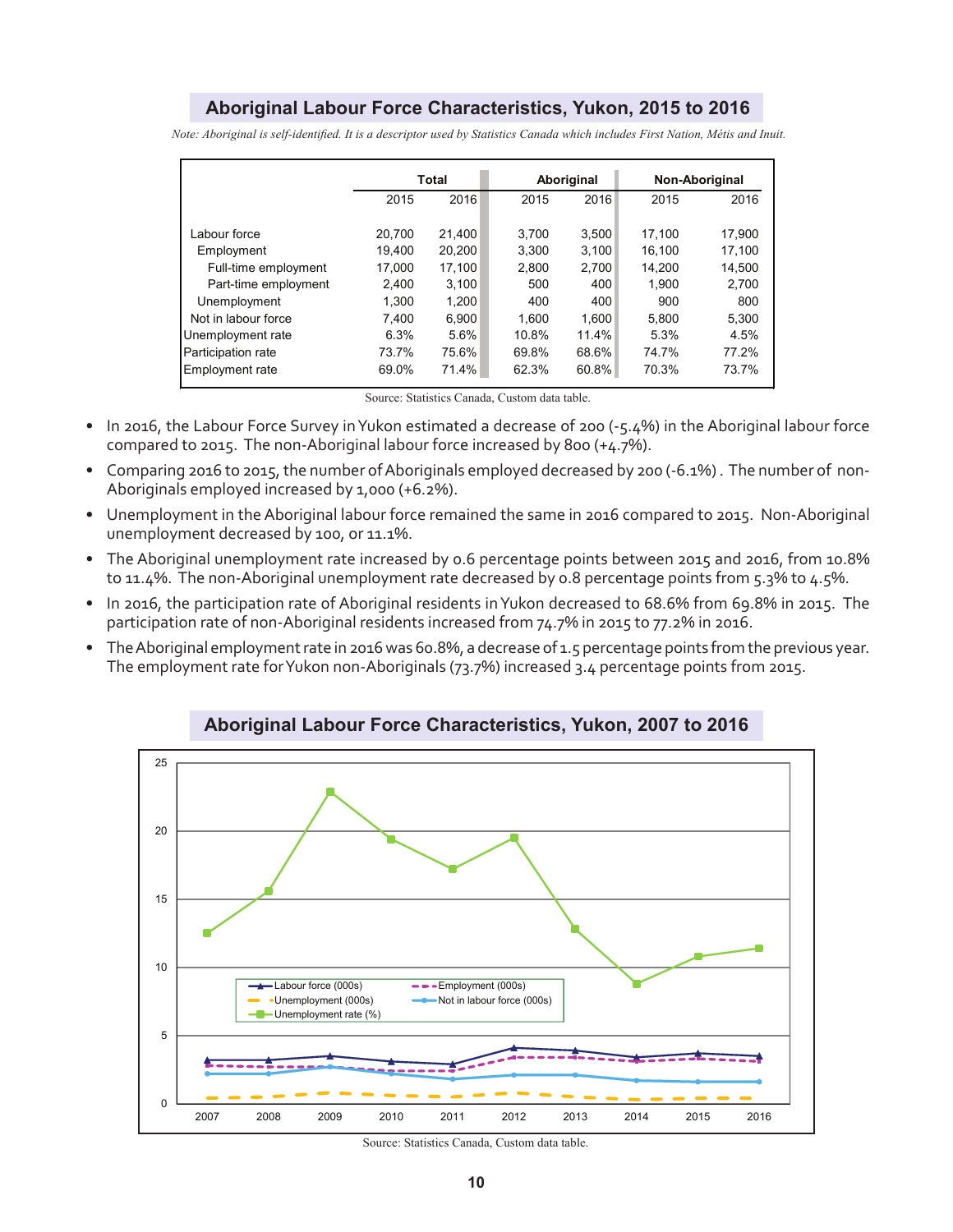

- Comparing 2016 to 2015, the participation rate for Aboriginals decreased by 12.2 percentage points for those aged 15-24 years, increased by 3.8 percentage points for those aged 25-54 years, and increased by 3.3 percentage points for those aged 55 years and over. Participation rates for non-Aboriginals increased by 4.2 percentage points, increased by 2.3 percentage points, and increased by 4.5 percentage points for the respective age groups.
- The proportion of the working-age Aboriginal population who were employed in 2016 (60.8%), was 17.3 percentage points higher than the lowest point over the past ten years (2009 rate of 43.5%). In comparison, the non-Aboriginal employment rate in 2016 (73.7%) was 3.4 percentage points higher than the lowest point over the past ten years (2015 rate of 70.3%).



Source: Statistics Canada, Custom data table.

- In 2016, of the 3,100 employed Yukon Aboriginals, 48.4% were public employees (federal government, Government of Yukon, municipal governments or First Nation governments) and 41.9% were private sector employees. The remaining 9.7% were self-employed. In comparison, non-Aboriginal Yukoners reported 40.1% employment in the public sector, 44.2% were private sector employees, and the remaining 15.7% were self-employed.
- In 2016, 83.9% of employed Aboriginals were working in the *services-producing sector*, primarily in *Public administration, Health care and social assistance, Trade, and Educational services* industries. Of the employed Aboriginals, 16.1% were working in the *goods-producing sector*, primarily in *construction*. In comparison, of the employed non-Aboriginals, 86.5% was working in the services-producing sector and 13.5% in the goodsproducing sector.
- In 2016, 87.1% of employed Aboriginals worked full-time in Yukon, compared to 84.3% of non-Aboriginals.